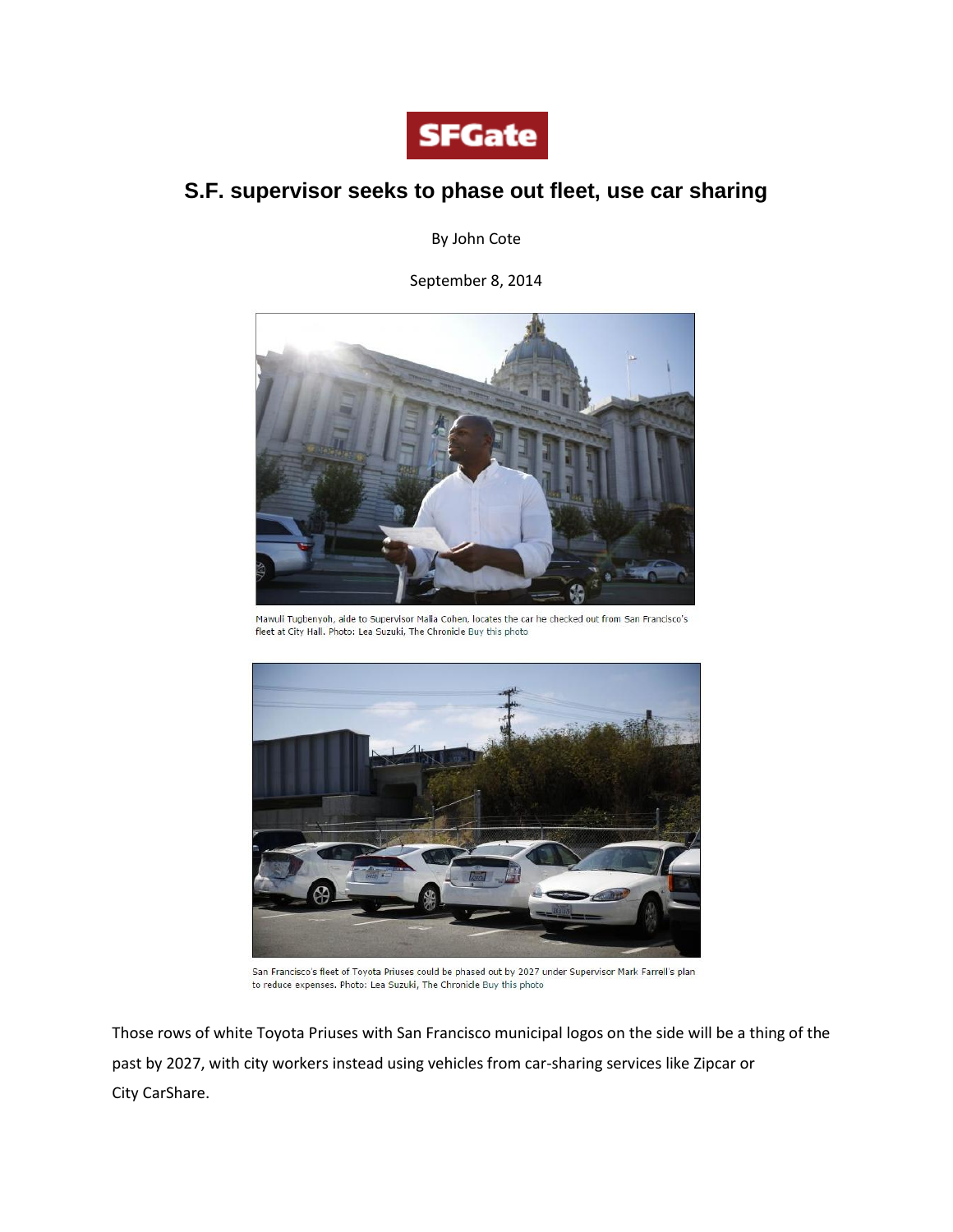At least that's the proposal being introduced Tuesday by Supervisor Mark [Farrell](http://www.sfgate.com/?controllerName=search&action=search&channel=bayarea&search=1&inlineLink=1&query=%22Mark+Farrell%22) that would phase out passenger vehicles and light-duty trucks in San Francisco's city fleet over the next 13 years and replace them with contracts with private car-sharing companies.

Farrell's legislation would not apply to police cars, fire trucks, [Department](http://www.sfgate.com/?controllerName=search&action=search&channel=bayarea&search=1&inlineLink=1&query=%22Department+of+Public+Works%22) of Public Worksmaintenance vehicles or other specialized equipment. It's geared toward what Farrell described as "nonessential" cars and trucks, although the legislation doesn't define what that is.

The proposal is largely about saving money.

Chicago pursued a similar path in 2011 and has saved about \$3 million over the past three years in vehicles not purchased, plus an additional \$30,000 a year in lower operational costs, said [Kevin](http://www.sfgate.com/?controllerName=search&action=search&channel=bayarea&search=1&inlineLink=1&query=%22Kevin+Campbell%22) [Campbell,](http://www.sfgate.com/?controllerName=search&action=search&channel=bayarea&search=1&inlineLink=1&query=%22Kevin+Campbell%22) Chicago's manager of fleet services.

"We really save twice," Campbell said. "We save by not having to buy vehicles and by switching to a program that is more cost-effective."

Insurance, fuel, maintenance and capital costs for city vehicles in Chicago are typically \$1.59 per mile, Campbell said. Under that city's \$463,000 contract with Zipcar, total cost for one mile of travel averages \$1.35, he said.

## **Immediate benefits expected**

Chicago isn't alone. In 2010, New York replaced 50 vehicles with contracts for 25 Zipcars and a projected savings of \$500,000 over four years.

"Anytime we have the opportunity to reduce our carbon footprint and save a significant amount of money, it's a win-win situation," Farrell said. "This was something we believe can be effectively implemented in the next 12 months and we can realize all the benefits in a very short time frame."

There are no projections yet on what the financial savings would be for San Francisco. Farrell's proposal would require a 25 percent reduction in the passenger and light-duty truck fleet by July 1, 2018. The city administrator would have to reduce the fleet every three years after until it is eliminated by July 2027.

Exactly how many vehicles would be phased out under Farrell's proposal is still being determined, City Fleet Manager Tom [Fung](http://www.sfgate.com/?controllerName=search&action=search&channel=bayarea&search=1&inlineLink=1&query=%22Tom+Fung%22) said.

City officials would have to sort through 1,259 cars, 669 pickup trucks and 223 sport utility vehicles to determine which would be covered if Farrell's plan is approved by the Board of [Supervisors](http://www.sfgate.com/?controllerName=search&action=search&channel=bayarea&search=1&inlineLink=1&query=%22Board+of+Supervisors%22) and signed by Mayor **Ed Lee**.